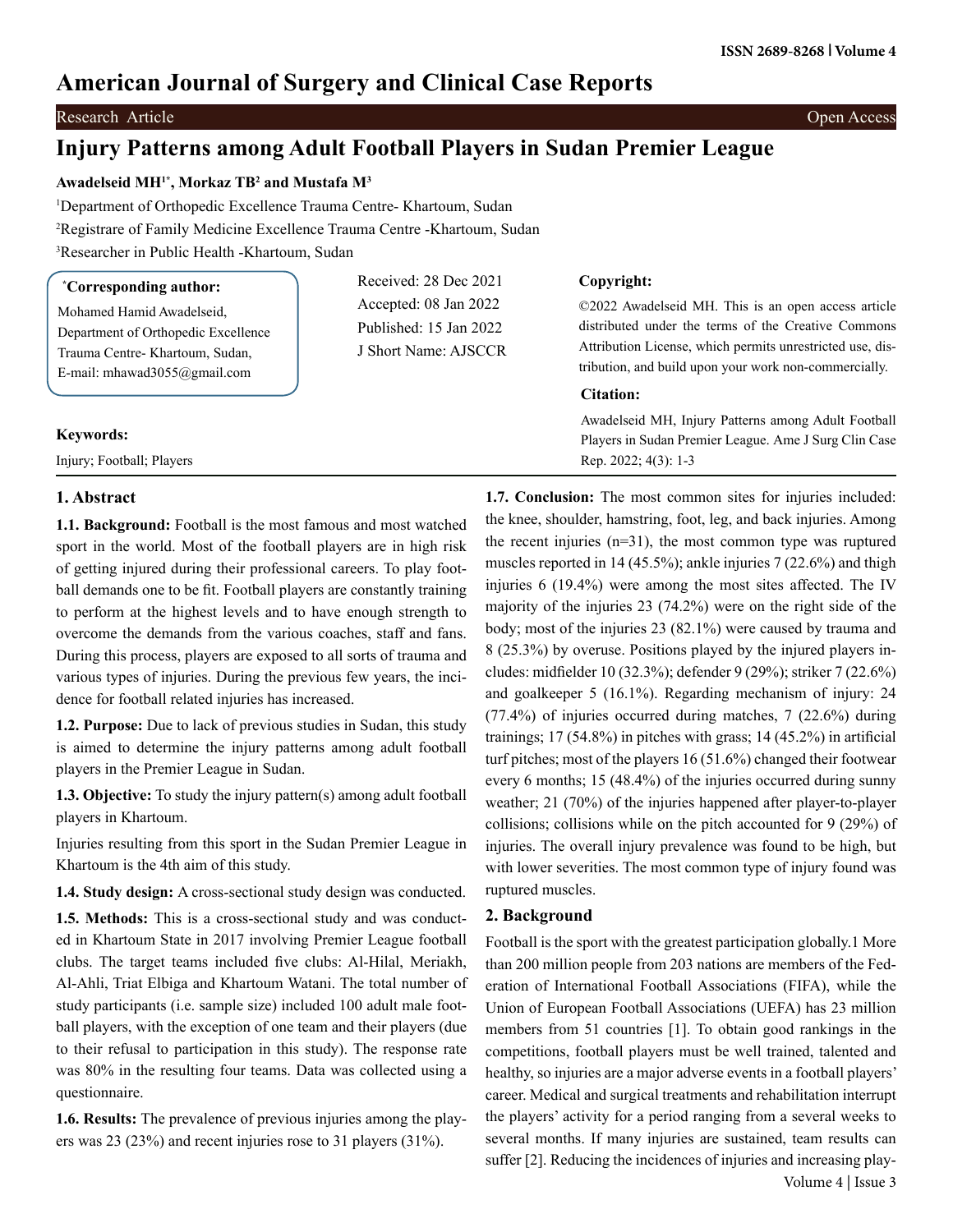#### ajsccr.org 2

ers' safety among football players requires a thorough knowledge of the epidemiology of football related injuries. The mechanism of an expiring (i.e. old) players risk major problems for the epidemiologic assessment of football injuries, however, is the methodological inconsistency among studies. For example, injury definitions and methods for data collection and recording often differ considerably among studies [3]. Investigations that describe risk factors for injuries and injury patterns in professional football players have typically been conducted by football, that cover only part of a season or were related to only one team [4]. There is limited published research for data on injuries within adult professional male football competitions and involving multiple teams. Hence, little is known about the differences amongst countries regarding injury risks and injury patterns among professional adult male football players. Acute and overuse injuries during matches and training sessions within National professional male football competitions have been recorded in Denmark [5] and in Sweden [6]. In view of the differences in performance levels, medical support, match frequencies, and climate, it is plausible that the incidence and severity of football injuries may differ between Scandinavian and other European football leagues [7].

## **2.1. Justification**

To know the mechanism of injuries among football players and the availability of special medical rehabilitation centres providing care for injured players. To determine the risk factors leading to the injuries of players.

### **2.2. General objective**

To determine the injury pattern(s) among adult football players in the Premier League in Khartoum, Sudan.

#### **2.3. Specific objectives**

To determine the prevalence of injuries among adult football players in Khartoum.

To describe the patterns of injuries among adult football players.

To analyze common types of injuries among adult football players.

To assess the mechanism of injuries among adult football players.

A cross-sectional study was carried out among the Sudanese football Premier League players during the 2017 season. This study was conducted in Khartoum State involving five Premier League football clubs: Al-Hilal, Meriakh, Al-Ahli, Triat Elbiga and Khartoum Watani. The target population was adult male football players.

**2.4. Inclusion criteria:** Registered active male football athletes who played in the city of Khartoum and are fully participating in the Premier.

**2.5. Exclusion criteria:** Any injury sustained outside of training or matches and not under the direct orders of the respective club's manager. A structured pre-tested questionnaires were used. The questionnaires were filled by the researcher with each of the players in the inclusion criteria.

#### **3. Discussion**

This study was aimed to determine the injury pattern(s) among adult football players in Sudan Premier League. The prevalence of previous injuries among the players was 23 (23%). Several studies have shown that a previous injury is an important internal risk factor for future injuries. Hägglund et al. [8] studied the Swedish first league for two consecutive seasons between 2001-2002. The study indicated that a previous injury in the first season was a significant risk factor for injury in the subsequent season. Engebretsen et al. evaluated internal risk factors for injury among professional and amateur Norwegian players. They included specific information on previous injuries, specific function scores, balance tests and a clinical examination. Previous injury was again the main predictor for acute ankle injuries, groin injuries, and hamstring injuries [9]. The prevalence of recent injury was 31 (31%) cited in literature. Where studies showed that injury incidence for adult male players ranged between 10.2-35.3 injuries per 1000 match hours. Yet, variations in methodological assessments of injury incidences (injury per/1000 match vs injury per season matches) might still limit the comparability of the above findings.

The most common type injury in this study were muscular ruptures reported in 14 (45.5%); ankle 7 (22.6%) and thigh 6 (19.4%) were the most affected sites. Yet in previous studies 50%-80% of football related injuries were only to the feet and lower legs. Observed among football players are the lower back, Achilles tendon, groin, patellar tendon etc. [10]. Regarding mechanism of injury; 24 (77.4%) occurred during matches, 7 (22.6%) during trainings; 17 (54.8%) in pitches with grass, 14 (45.2%) in pitches with artificial turfs; most of the players 16 (51.6%) changed the footwear every 6 months; 15 (48.4%) of the injuries occurred during sunny weather conditions; 21 (70%) of the injuries occurred after player-to-player collisions; collisions while playing was found in 9 (29%) of injuries; the majority of the injuries 27 (87.1%) occurred when the players played at home[10].

Studies comparing the types and severity of trauma and injuries caused by different types of filed surfaces. Artificial turfs had significant increases in the incidence of upper extremity traumas: artificial turfs were associated with a higher incidence of injury. The most common type of injury (ruptured muscles) distributed among the players by position as follow:  $2(6.5\%)$  strikers,  $6(19.4\%)$  midfielders, 3 (9.7%) defender and 3 (9.7%) goalkeepers. A significant association was found between type of injury and the position of the player ( $P = 0.012$  i.e.  $\leq 0.05$ ). Previous studies addressing playing positions and injury rates were limited by a lack of individual exposure and/or registration and many had small samples sizes or only recorded match injuries In addition, any accompanying influence for player age and playing positions on injury rates are unknown, even though age distribution often differs between playing positions [11].